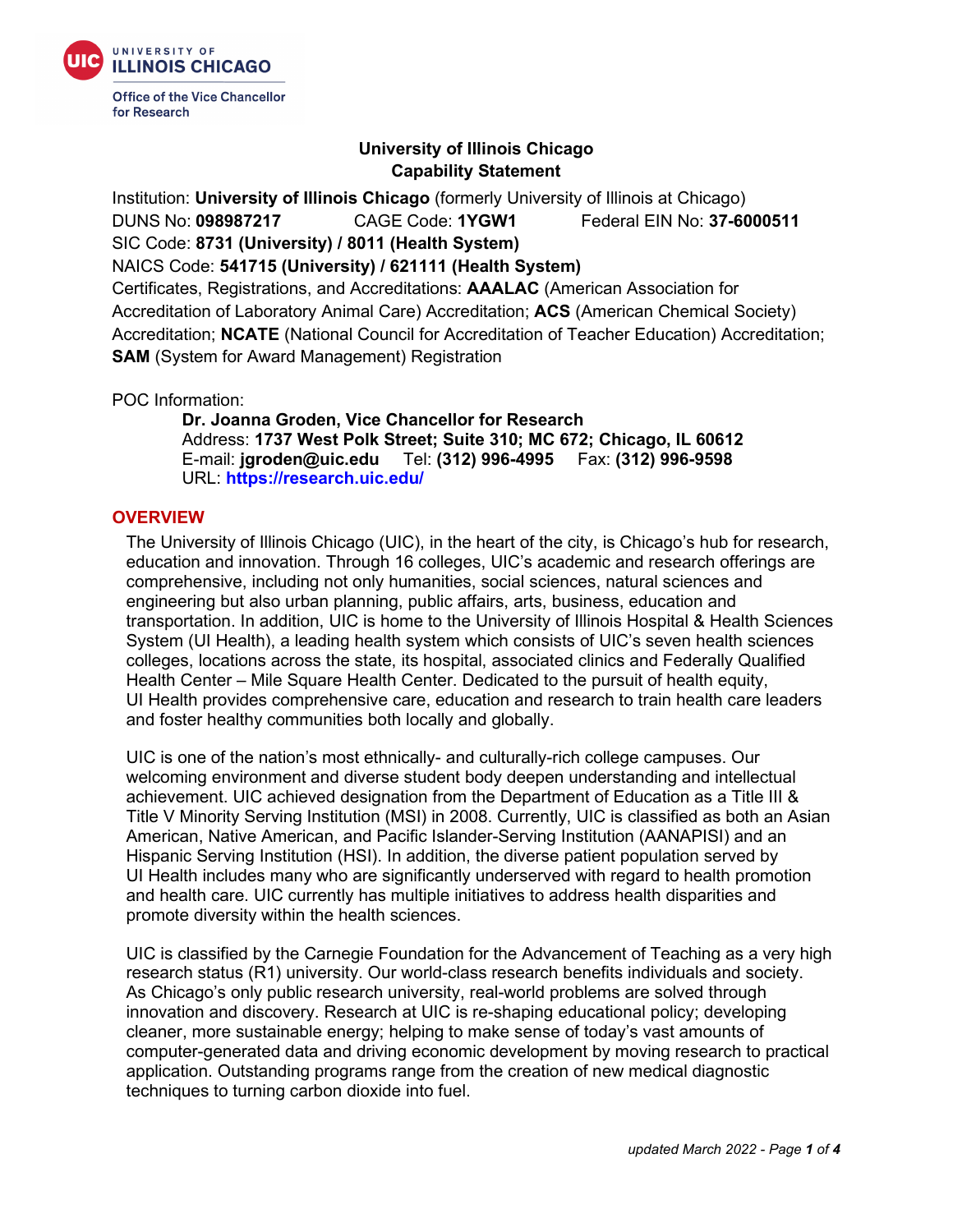

**Office of the Vice Chancellor** for Research

## **RESEARCH CAPABILITIES**

UIC is home to over 100 departments and divisions. The list below highlights UIC academic units that rank in the top 25% nationwide for research activity in their respective disciplines. (*Per Academic Analytics, March 2022. To determine rank, the weighting of research-related articles, awards, books, and citations is discipline-specific*).

*Architecture, Design, and the Arts*: [Architecture;](https://arch.uic.edu/) [Art History](https://arthistory.uic.edu/)

*Business*: [Finance](https://business.uic.edu/faculty-and-research/research-2/department-of-finance/)

*Education*: [Special Education](https://education.uic.edu/academics/education-departments/special-education-department/)

*Engineering*: [Civil, Materials, and Environmental Engineering;](https://cme.uic.edu/) [Mechanical and Industrial Engineering](https://mie.uic.edu/)

*Health Sciences / Medicine*: [Biobehavioral Nursing Science;](https://nursing.uic.edu/about/academic-departments/biobehavioral-nursing-science/) [Health Systems Science;](https://nursing.uic.edu/about/academic-departments/population-health-nursing-science/) [Kinesiology and Nutrition;](https://ahs.uic.edu/kinesiology-nutrition/) [Occupational Therapy;](https://ahs.uic.edu/occupational-therapy/) [Pharmacy Systems, Outcomes, and Policy;](https://pharmacy.uic.edu/departments-and-centers/departments-2/pharmacy-systems-outcomes-and-policy/) [Physical Therapy;](https://ahs.uic.edu/physical-therapy/) [Women, Children, and Family Health Science](https://nursing.uic.edu/about/academic-departments/human-development-nursing-science/)

*Liberal Arts and Sciences*: [Chemistry;](https://chem.uic.edu/) [Classics and Mediterranean Studies;](https://clasmed.uic.edu/) [Communication;](https://comm.uic.edu/) [English;](https://engl.uic.edu/) [Gender and Women's Studies;](https://gws.uic.edu/) [Hispanic and Italian Studies;](https://hip.uic.edu/)

[Latin American and Latino Studies;](https://lals.uic.edu/) [Mathematics, Statistics, and Computer Science;](https://mscs.uic.edu/) [Physics;](https://phys.uic.edu/) [Sociology](https://soc.uic.edu/)

Other UIC departments that are notable for their unique strengths include [Biomedical and](https://ahs.uic.edu/biomedical-health-information-sciences/)  [Health Information Sciences,](https://ahs.uic.edu/biomedical-health-information-sciences/) [Disability and Human Development,](https://ahs.uic.edu/disability-human-development/) [Ophthalmology,](https://chicago.medicine.uic.edu/departments/academic-departments/ophthalmology-visual-sciences/) [Pharmacology and Regenerative Medicine,](http://mcph.uic.edu/) [Public Administration,](https://cuppa.uic.edu/academics/pa/) and [Urban Planning and Policy.](https://cuppa.uic.edu/academics/upp/)

Research at UIC takes place not only at the laboratory- and department-level, but also in multi-disciplinary teams that leverage expertise from across the campus, state, nation, and world. Formal UIC *centers* and *institutes* recognized by the Illinois Board of Higher Education are listed on the final page of this document.

## **FACILITIES**

The [Research Resources Center \(RRC\)](https://rrc.uic.edu/) offers research faculty, staff, students, and external partners a diverse inventory of high-end scientific equipment as well as a wide range of services and training provided by 13 core facilities staffed with highly skilled scientists. Through the RRC, researchers also have access to statistical and computational support for data handling, transfer, and interpretation. The RRC Scientific Storeroom and Scientific Instrument Shop provide support for obtaining and maintaining research supplies and equipment, respectively. *Research Resource Center core facilities* include:

**[Biophysics](https://rrc.uic.edu/biophysics-core/)** [Cardiovascular Research](https://rrc.uic.edu/cores/cardiovascular-research-core/) [Electron Microscopy](https://rrc.uic.edu/cores/electron-microscopy-service-ems/) [Flow Cytometry](https://rrc.uic.edu/cores/flow-cytometry-core/) [Fluorescence Imaging](https://rrc.uic.edu/cores/fluorescence-imaging-core/) [Genome Research](http://rrc.uic.edu/cores/genome-research-core/) [High-Throughput Screening](https://rrc.uic.edu/cores/bioanalytics-biophysics-cytomics/high-throughput-screening-core/) [Mass Spectrometry](https://rrc.uic.edu/cores/mass-spectrometry-core/) **[Nanotechnology](https://ncf.uic.edu/)** [Nuclear Magnetic Resonance \(NMR\)](https://rrc.uic.edu/cores/nuclear-magnetic-resonance/) [Preclinical Imaging](https://rrc.uic.edu/cores/animal-imaging-core/) [Research Histology](https://rrc.uic.edu/cores/histology-core/) [Research Informatics](https://rrc.uic.edu/cores/research-informatics-core/)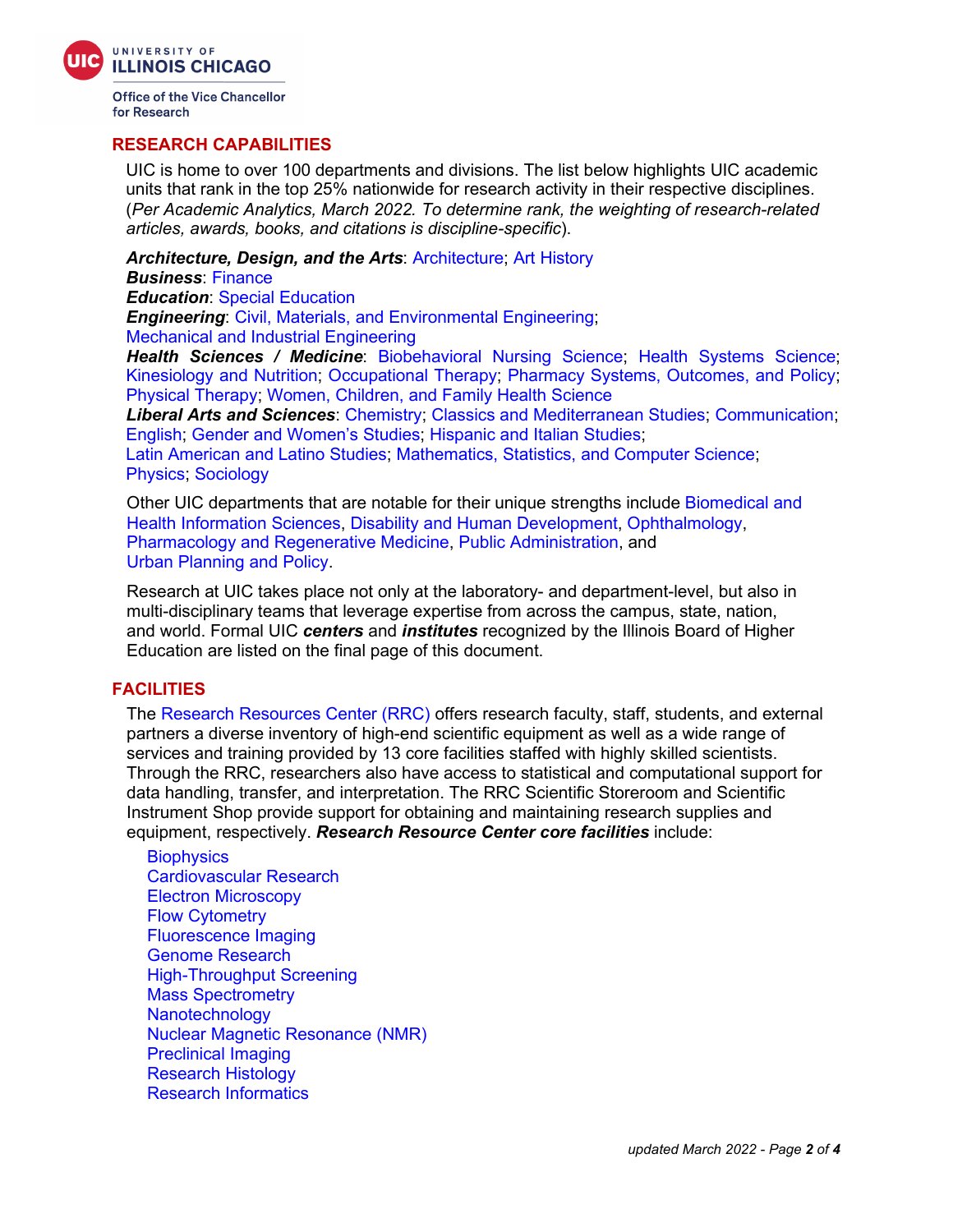

**Office of the Vice Chancellor** for Research

### **PAST PERFORMANCE**

UIC received \$446 million in sponsored funding during the 2021 fiscal year, setting a record for research awards. The awards supported a wide range of research activities in all UIC's Colleges and disciplines, from the health sciences and STEM fields to the social sciences and the arts and humanities. Federal awards account for 76% of this funding, with the National Institutes of Health (NIH) providing the largest amount — nearly \$205 million. Other top sponsors include the National Science Foundation (NSF), the U.S. Department of Defense, and the State of Illinois. *Recently-funded research projects* include:

#### *NASA*

- Resonance Ionization Mass Spectrometry Analysis of Trace Elements in Genesis Solar Wind Collectors (*Dr. Igor Ryokan, Chemistry*)
- Line-of-Sight Gravity Measurements are Key to Address the Habitability of Europa's Subsurface Ocean with Europa Clipper (*Dr. Andrew Bombard, Earth and Environmental Sciences*)
- fs-LDPI MS Mapping of Organic Compounds in Deep Time Earth Sediments: A Tool for Determination of the Spatial Distribution of Lipid Biosignatures at the Micron Scale (*Dr. Fabien Kenig, Earth and Environmental Sciences*)
- PIPES: Piezoelectric Instrument for Precision Exploration Sampling (*Dr. Jie Xu, Mechanical and Industrial Engineering*)
- Stationary and Swing-like Pool Boiling for Microgravity Applications for Cooling of High-Power Microelectronics (*Dr. Alexander Yarin, Mechanical and Industrial Engineering*)

#### *NSF*

Investigating delay, reliability, and rate tradeoffs in Wi-Fi

- Improving first-generation and Latinx undergraduate engagement in environmental sciences, physiology, and chemistry through study of the Monarch butterfly
- Constructing a beamline to expand chemistry and materials research capability through a partnership with the Argonne National Laboratory

### *NIH*

Investigating the impact supportive policies have on stress, drinking, and health among underserved women

Exploring and understanding the plasticity circuits in Alzheimer's disease

Supporting critical clinical and translational health research programs

Assessing the association of chronic eye disease in Hispanic/Latino groups with cardiovascular disease and sociocultural risk factors

### *U.S. Department of Education*

Preparing educators to teach the underserved through the Chicago Early Childhood Preparation and Pathway Partnership

Mentoring Latinx students in successfully earning degrees in STEM fields

### *Illinois Department of Transportation*

Using artificial intelligence to bolster real-time traffic information throughout the Midwest and to address impacts of traffic and congestion on the economy, the environment, and the safety of drivers

### *State of Illinois Department of Human Services*

Developing and providing assistive technologies to people with disabilities